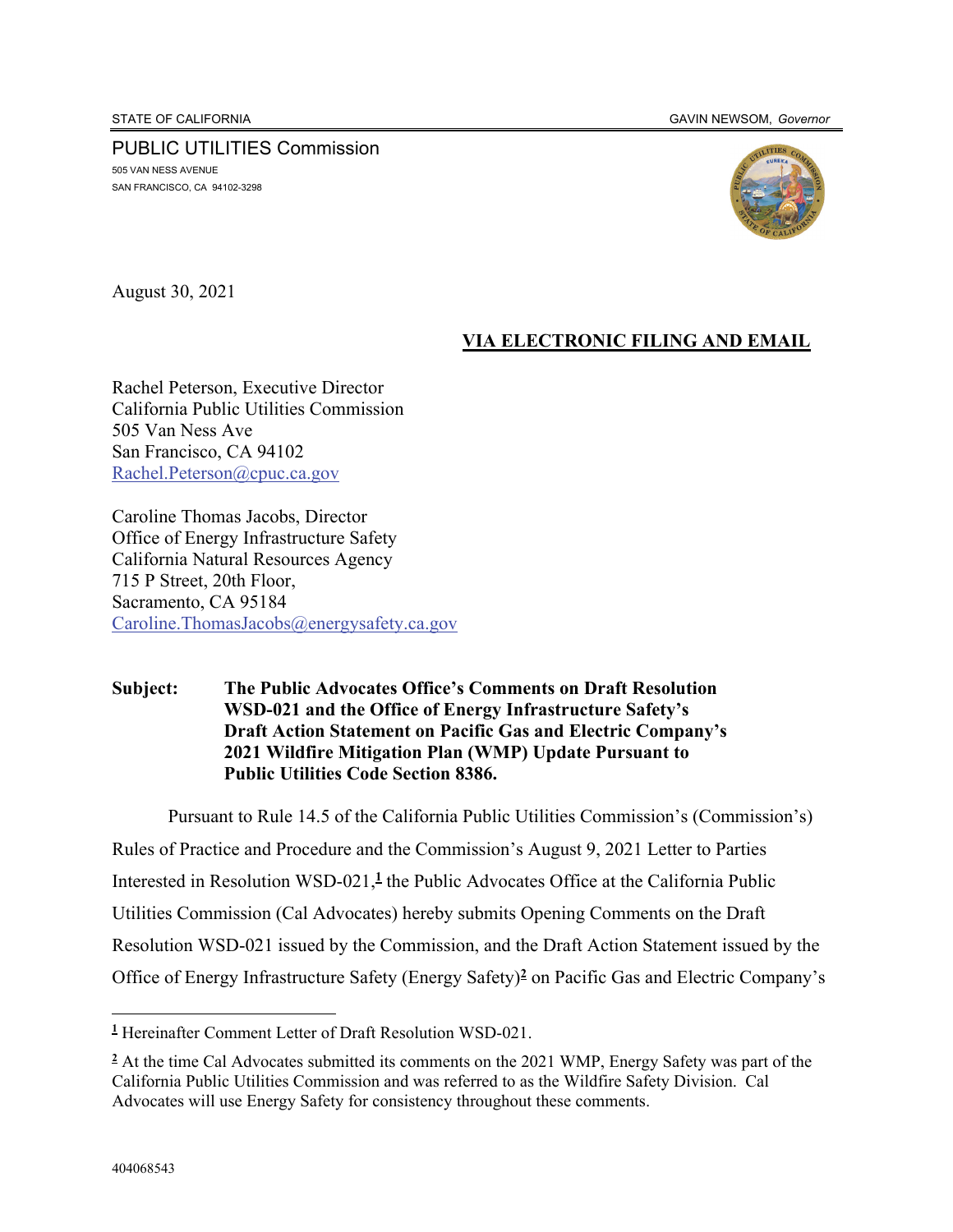(PG&E) 2021 WMP Update pursuant to Public Utilities (P.U.) Code Section 8386.**<sup>3</sup>** These comments are timely submitted on August 30, 2021.**<sup>4</sup>**

## **I. INTRODUCTION AND BACKGROUND**

On August 9, 2021, Energy Safety issued a Draft Action Statement on PG&E's 2021 WMP Update to the Energy Safety WMP service list. On the same day, the Commission issued Draft Resolution WSD-021, which ratifies Energy Safety's Draft Action Statement on PG&E's 2021 WMP, requires PG&E to meet the commitments in its 2021 WMP Update, and requires PG&E to fulfill certain additional obligations to Energy Safety.

# **II. DISCUSSION & RECOMMENDATIONS**

In its Draft Action Statement on PG&E's 2021 WMP, Energy Safety identified 29 key areas for improvement in PG&E's 2021 WMP Update, as well as associated remedies for those issues. Furthermore, throughout the Draft Action Statement, Energy Safety discusses about 30 additional issues that PG&E should improve by its 2022 WMP Update. Cal Advocates agrees with the remedies proposed by Energy Safety, as discussed below. Additionally, Cal Advocates makes the following recommendations:

- Energy Safety should provide an opportunity for stakeholders to review and comment on the November 1, 2021 Progress Report.
- Energy Safety should clarify the consequences for continued insufficiencies in PG&E's WMPs.
- Energy Safety should facilitate the evaluation of covered conductor required in issue PG&E-21-09.
- Energy Safety should develop a tracking system to ensure PG&E properly responds to all issues and remedies identified in the Draft Action Statement on PG&E's 2021 WMP.
- Energy Safety should require Change Orders for any changes a utility makes to its WMP after submission.

**<sup>3</sup>** *See* Energy Safety website, Docket # 2021-WMPs, REF # (Doc. No.) 10275 (hereinafter Draft Action Statement on PG&E's 2021 WMP).

**<sup>4</sup>** Comment Letter of Draft Resolution WSD-021.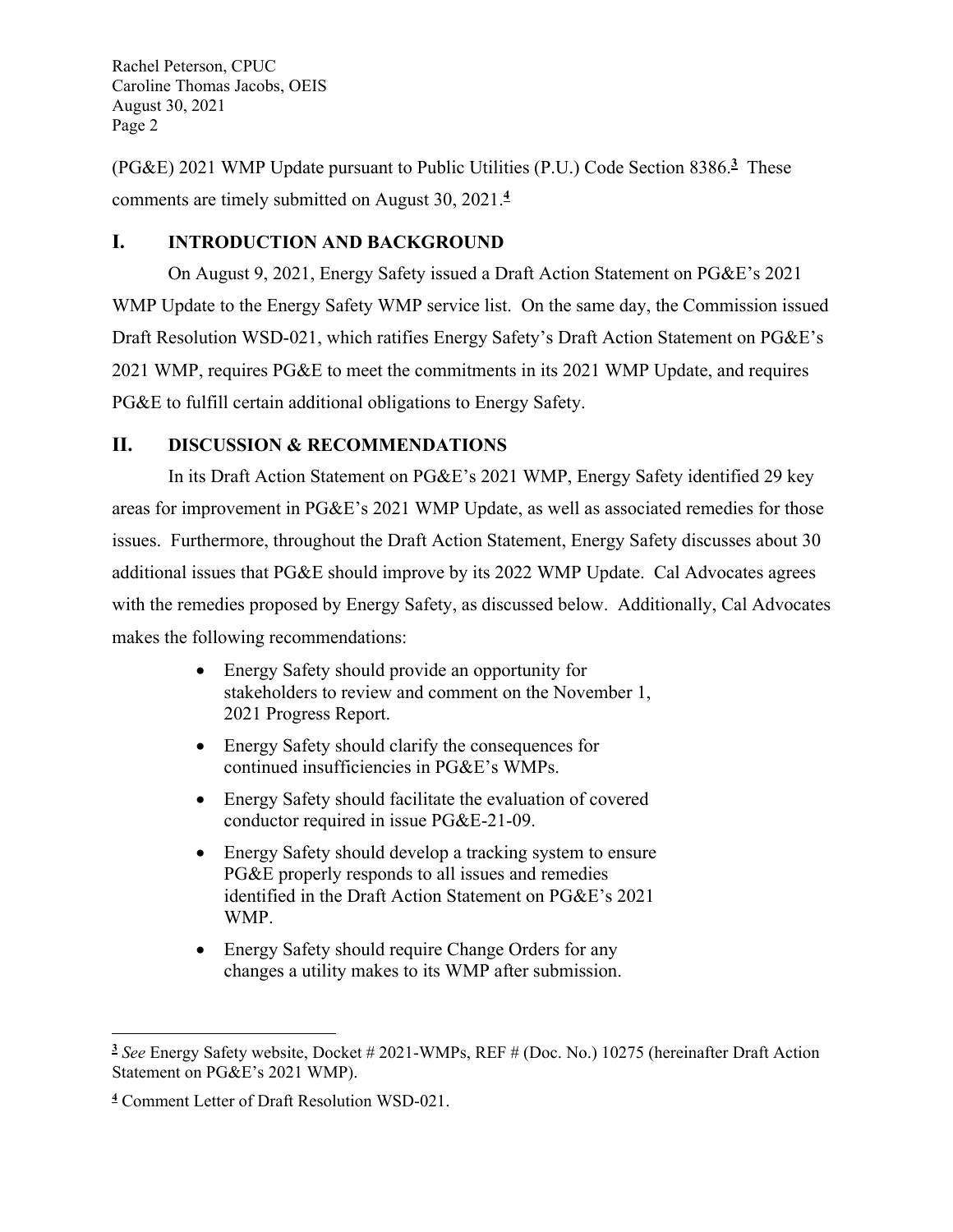> • Energy Safety should ensure that all WMP-related presentations are open and transparent.

## **III. COMMENTS**

## **A. Energy Safety should provide an opportunity for stakeholders to review and comment on the November 1, 2021 Progress Report.**

The Draft Action Statement on PG&E's 2021 WMP requires PG&E to file a Progress Report on November 1, 2021, to detail the actions it has taken to address 29 key areas for improvement.**<sup>5</sup>** The Draft Action Statement does not, however, state whether this Progress Report will be served publicly, nor whether stakeholders will be allowed to submit comments.

Stakeholder review has revealed key deficiencies in utility WMPs and associated supplemental reporting, such as the 2020 Remedial Compliance Plans.<sup>6</sup> It is in the public interest that PG&E's continued reporting to Energy Safety on the numerous deficiencies in its WMP be open and transparent, with the opportunity for stakeholders to review PG&E's response to the 29 areas for improvement outlined in the Draft Action Statement.

Energy Safety should make clear that the November 1, 2021 Progress Report will be publicly served on the WMP service list, and that stakeholders will be allowed at least 10 business days to submit comments on the report.

# **B. Energy Safety should clarify the consequences for continued insufficiencies in PG&E's WMPs.**

Cal Advocates identified numerous deficiencies in PG&E's February 5, 2021 WMP Update, and in PG&E's June 3, 2021 Revised 2021 WMP. Our comments totaled over 80 pages and outlined areas where PG&E management failed to remediate its earlier management failures, where PG&E management failed to properly prioritize the highest-risk circuits for mitigation, and where PG&E management failed to sufficiently explain discrepancies in prior filings, in addition to many other concerns.**<sup>7</sup>**

**<sup>5</sup>** Draft Action Statement on PG&E's 2021 WMP, p. 11.

**<sup>6</sup>** See, for example, comments by the Public Advocates Office, The Protect Our Communities Foundation, and The Mussey Grade Road Alliance on the 2020 Remedial Compliance Plans of PG&E, SCE, and SDG&E, filed August 10, 2020.

**<sup>7</sup>** See *Comments of the Public Advocates Office on the 2021 Wildfire Mitigation Plan Update of Pacific Gas and Electric Company*, filed March 29, 2021, and *Comments of the Public Advocates*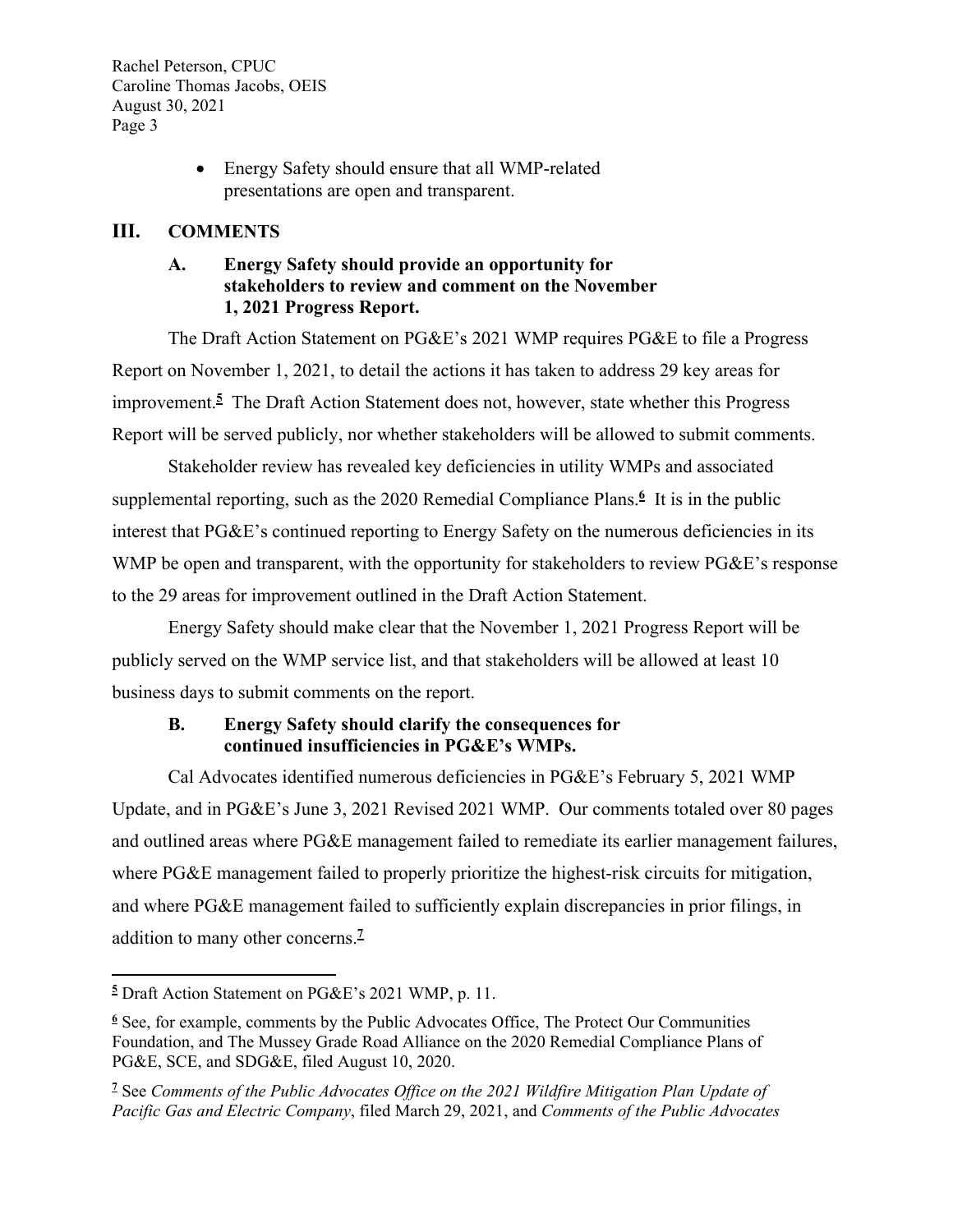In comments on PG&E's Revised 2021 WMP, Cal Advocates recommended that Energy Safety order PG&E to include substantial remedies in its 2022 WMP, with a failure to do so resulting in immediate denial of its 2022 WMP.**<sup>8</sup>** Cal Advocates additionally recommended that PG&E should be found not to be in good standing pursuant to Public Utilities Code 8389(e)(2) for failing to fully address the six Critical Issues outlined in the May 4 Revision Notice.**<sup>9</sup>**

While PG&E has made some progress in the intervening months, there are still significant management failures at PG&E that risk the health and safety of Californians. Energy Safety should consider implementing consequences, such as those recommended by Cal Advocates earlier this year, in the event that PG&E's management fails to make satisfactory progress by its November 1, 2021 Progress Report.

#### **C. Energy Safety should facilitate the evaluation of covered conductor required in issue PG&E-21-09.**

The remedy for issue PG&E-21-09 requires all utilities to "coordinate to develop a consistent approach to evaluating the long-term risk reduction and cost-effectiveness of covered conductor deployment."**<sup>10</sup>** Energy Safety does not state whether it will facilitate or otherwise be involved in this process. In the remedies for issues PG&E-21-02 and PG&E-21-28, Energy Safety explicitly states that it will facilitate working groups to develop consistent approaches for wildfire risk modeling and RSE estimates, respectively.**<sup>11</sup>**, **<sup>12</sup>**

Cal Advocates supports Energy Safety's leadership in guiding the utilities to develop more consistent and transparent analytical tools, and encourages Energy Safety to take an active role in coordinating and monitoring joint utility projects such as the evaluation of covered

*Office on Pacific Gas and Electric's (PG&E) June 3, 2021 Revision of its 2021 Wildfire Mitigation Plan Update*, filed June 10, 2021.

**<sup>8</sup>** *Comments of the Public Advocates Office on Pacific Gas and Electric's (PG&E) June 3, 2021 Revision of its 2021 Wildfire Mitigation Plan Update*, June 10, 2021, p. 24.

**<sup>9</sup>** *The Wildfire Safety Division Issuance of Revision Notice for Pacific Gas and Electric Company's 2021 Wildfire Mitigation Plan Update and Notice of Extension of WSD Determination Per Public Utilities Code 8389.3(a)*, May 4, 2021.

**<sup>10</sup>** Draft Action Statement on PG&E's 2021 WMP, p. 13.

**<sup>11</sup>** Draft Action Statement on PG&E's 2021 WMP, p. 12.

**<sup>12</sup>** Draft Action Statement on PG&E's 2021 WMP, p. 18.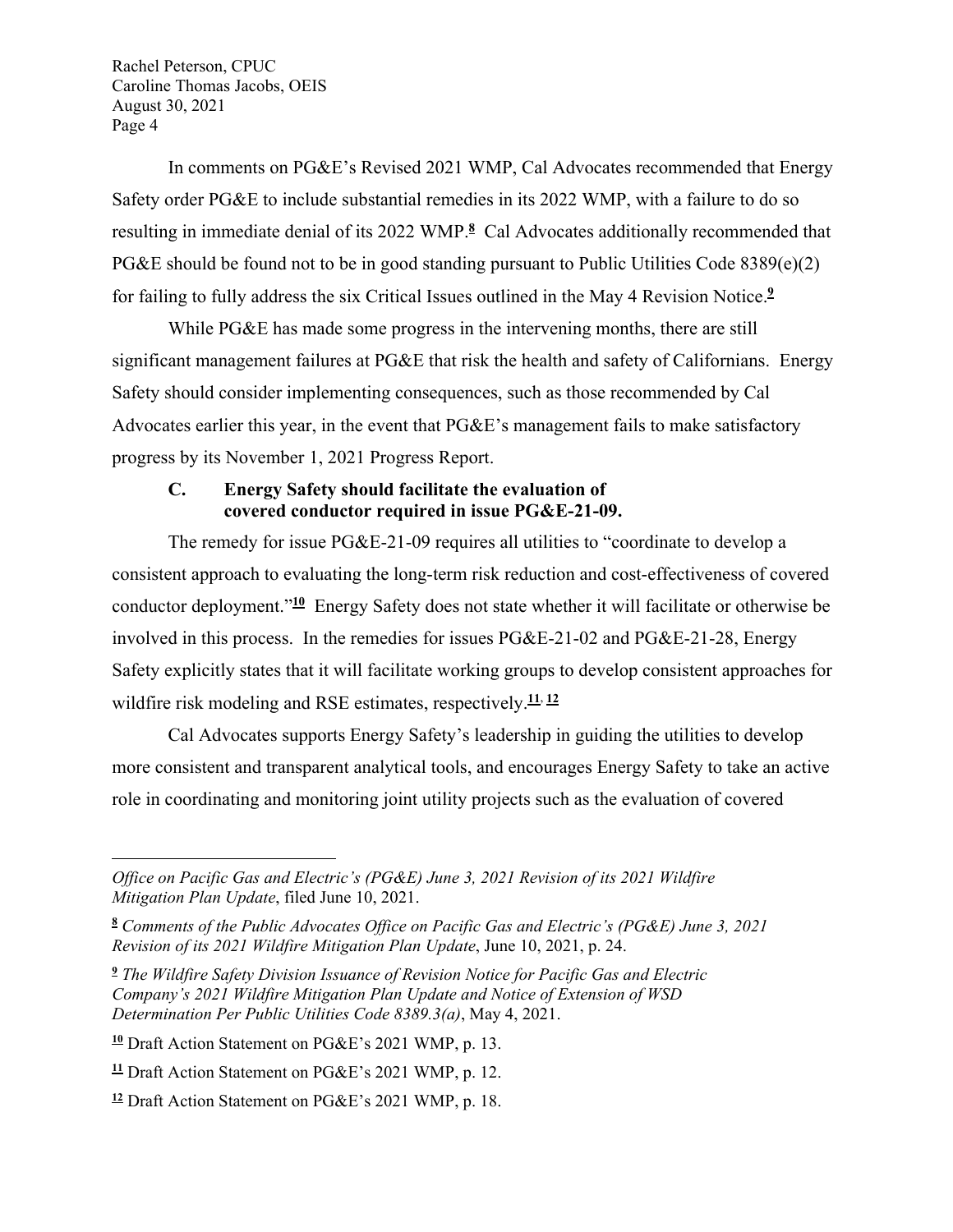conductor. In doing so, Energy Safety would be able to ensure that the evaluation proceeds at a reasonable pace and covers all the concerns that Energy Safety mentions in its Draft Action Statement on PG&E's 2021 WMP.

Cal Advocates recommends that Energy Safety revise the remedy for issue PG&E-21-09 to clarify that it will facilitate the coordination among the utilities to develop evaluations of covered conductor deployment.

#### **D. Energy Safety should develop a tracking system to ensure PG&E properly responds to all issues and remedies identified in the Draft Action Statement on PG&E's 2021 WMP.**

The Draft Action Statement on PG&E's 2021 WMP identifies 29 key areas for PG&E's WMP improvement,<sup>13</sup> more than SCE<sup>14</sup> and SDG&E<sup>15</sup> combined. In addition to the 29 key areas of improvement for PG&E's WMP, Energy Safety identifies 30 additional issues throughout the document, with 37 associated remedies. These additional issues are not numbered, nor are they summarized in a table. While these 30 additional issues do not need to be reported in PG&E's November 1, 2021 Progress Report, PG&E is expected to address these 30 additional issues and to report its progress in addressing them in its 2022 WMP Update.**<sup>16</sup>**

Without an organizing system that clearly identifies these additional issues, it will be difficult for both Energy Safety and stakeholders to review PG&E's responses in its 2022 WMP Update. It will similarly be difficult to ensure stakeholders refer consistently to these issues in their comments.

To facilitate an effective and consistent review of PG&E's progress on these issues, Cal Advocates recommends that Energy Safety develop and make publicly available a tracking system by December 1, 2021 to ensure that PG&E properly responds to all issues and remedies identified, including the 30 non-numbered issues and 37 associated remedies. For example, this

**<sup>13</sup>** Draft Action Statement on PG&E's 2021 WMP, pp. 12-18.

**<sup>14</sup>** In its Draft Action Statement on SCE's 2021 WMP, July 16, 2021, Energy Safety identified 14 key areas for improvement.

**<sup>15</sup>** In its Draft Action Statement on SDG&E's 2021 WMP, June 10, 2021, Energy Safety identified 11 key areas for improvement.

**<sup>16</sup>** Draft Action Statement on PG&E's 2021 WMP, p. 25.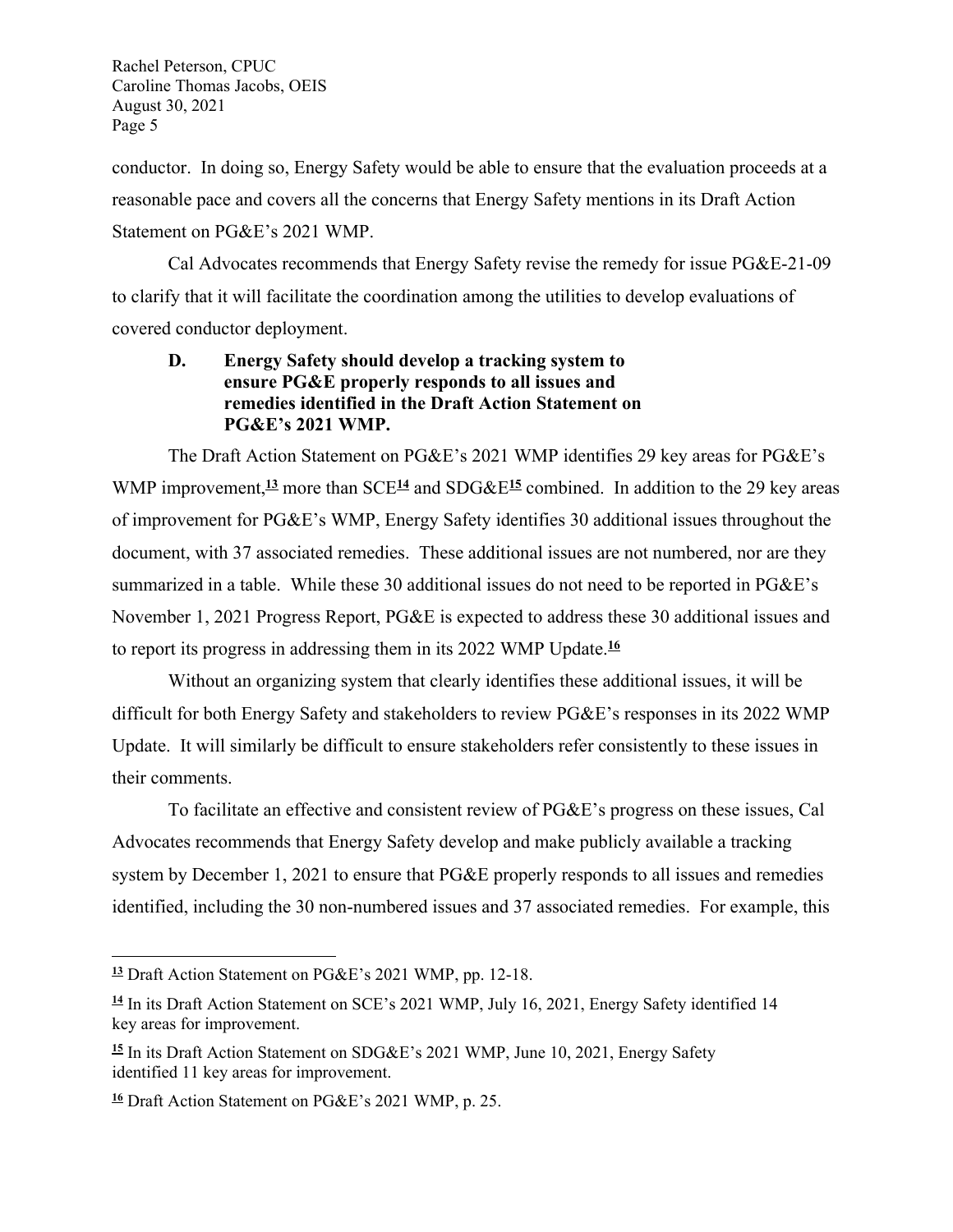could involve implementing a separate numbering system for these additional issues and remedies. Energy Safety should additionally consider listing all such issues and remedies in a table in the Final Action Statement for ease of reference.

## **E. Energy Safety should require Change Orders for any changes a utility makes to its WMP after submission.**

The Draft Action Statement on PG&E's 2021 WMP outlines the process for Change Orders, through which PG&E can report a significant modification to WMP mitigation measures.<sup>17</sup> Energy Safety states that: "the goal of this process is to ensure that utilities make significant changes to their WMPs only if the utilities demonstrate these changes to be improvements per WMP approval criteria."**<sup>18</sup>**

This process requires that Change Order Reports be submitted on November 1, 2021,**<sup>19</sup>** which will be nearly two months after the WMP is to be approved on September 9, 2021<sup>20</sup> and nearly nine months after PG&E first submitted its WMP to Energy Safety on February 5, 2021. To date, PG&E has already made several significant changes to its original WMP, including:

- Changes to the prioritization methodology for Enhanced Vegetation Management, as described in PG&E's Enhanced Oversight and Enforcement Process Corrective Action Plan, submitted May 6, 2021.
- Changes to the models and protocols related to proactive deenergizations, in order to include consideration of Tree Overstrike Potential and Priority 1 and Priority 2 tags, as reported in PG&E's June 3, 2021 Revised 2021 WMP.
- Further changes to the models and protocols related to proactive de-energizations, as presented during the Public Briefing on Utility Readiness For 2021 Public Safety Power Shutoffs held on August 3, 2021.
- In its Q2 2021 Quarterly Report filing, PG&E indicated that it would have 70 single phase reclosers "designed and either ready for construction or pending permits" by the end of 2021, which

**<sup>17</sup>** Draft Action Statement on PG&E's 2021 WMP, p. 119.

**<sup>18</sup>** Draft Action Statement on PG&E's 2021 WMP, p. 119.

**<sup>19</sup>** Draft Action Statement on PG&E's 2021 WMP, p. 119.

**<sup>20</sup>** Comment Letter of Draft Resolution WSD-021.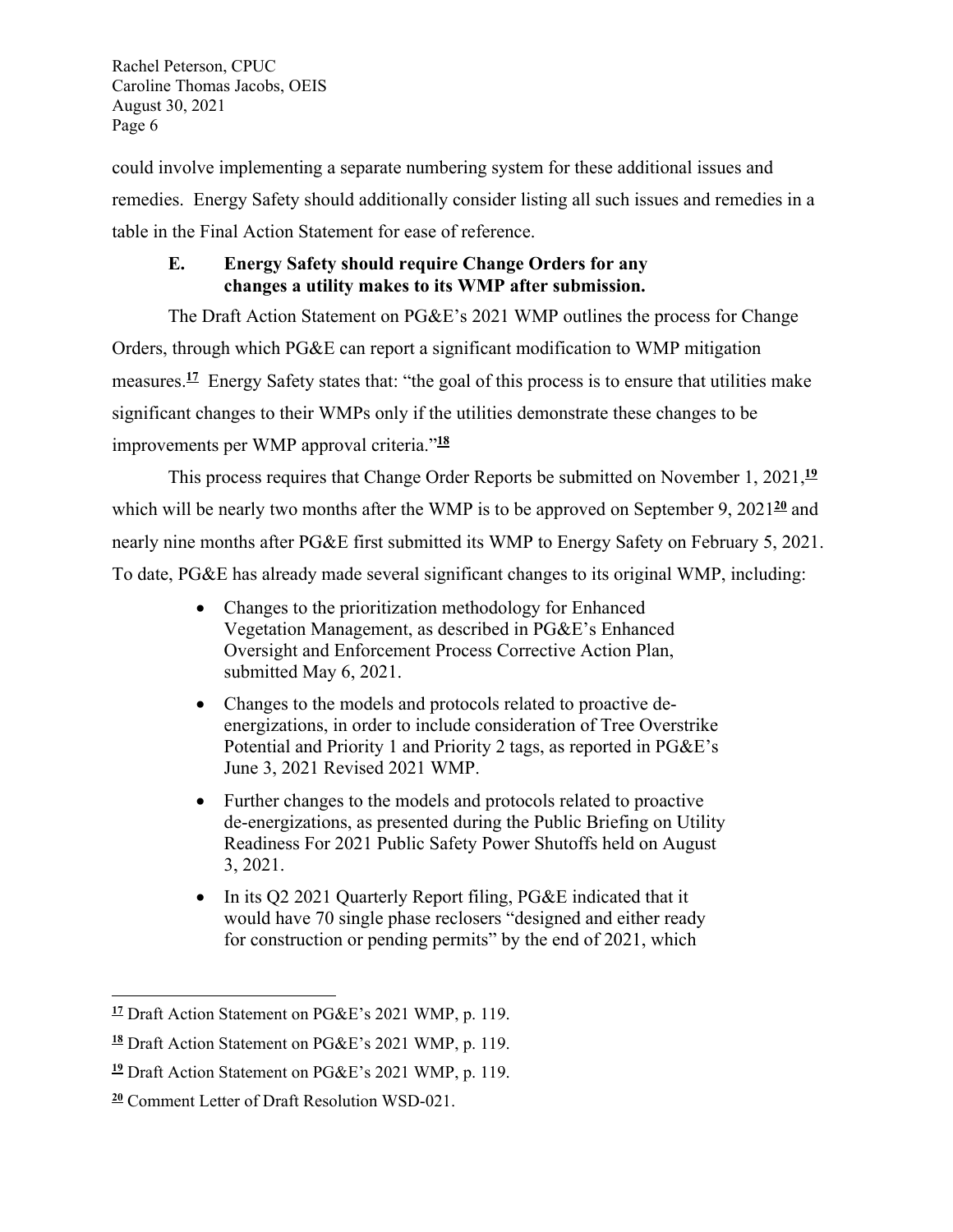> represents a change in focus from its original stated goal to **install** 70 single phase reclosers in 2021.**<sup>21</sup>**

• The announcement of a major project to underground 10,000 miles of HFTD distribution lines, announced to the media on July 21, 2021. PG&E subsequently explained that the undergrounding project plan would not be available until it files its 2022 WMP next year.**<sup>22</sup>**

PG&E did not submit a Change Order for any of these changes, and while they were publicly noticed through other channels, it would be in the public interest for utilities to file Change Order Reports for all major changes to their WMPs, starting from the date the WMP has been submitted to Energy Safety for review, rather than from the point of approval.

Energy Safety should include a statement in the upcoming 2022 WMP Update Guidelines, which requires the utilities to submit Change Orders when they make substantial changes to any version of the WMP that is either approved or currently under review by Energy Safety.

#### **F. Energy Safety should ensure that all WMP-related presentations are open and transparent.**

In the Draft Action Statement on PG&E's 2021 WMP, Energy Safety states that PG&E's new decision-making framework "provides a more comprehensive and targeted approach than PG&E presented in its 2020 WMP and represents a significant improvement to PG&E's initiative selection process."**<sup>23</sup>** However, a footnote clarifies that, "While these processes were not developed at the time of PG&E's initial submission of its 2021 WMP Update, PG&E presented the changes made to its decision-making process in a presentation given to Wildfire Safety Division on May 21, 2021."**<sup>24</sup>**

Cal Advocates is not aware of any public notice regarding the May 21, 2021 presentation, nor is it clear whether any entities other than PG&E and Energy Safety attended the presentation

**<sup>21</sup>** See *Comments of the Public Advocates Office on Wildfire Mitigation Plan Quarterly Data Reports for Q2 2021*, August 16, 2021, p. 4.

**<sup>22</sup>** Per a statement made by Senior Vice President and Chief Risk Officer Sumeet Singh during the Public Briefing on Utility Readiness For 2021 Public Safety Power Shutoffs held on August 3, 2021.

**<sup>23</sup>** Draft Action Statement on PG&E's 2021 WMP, pp. 7-8.

**<sup>24</sup>** Draft Action Statement on PG&E's 2021 WMP, p. 8.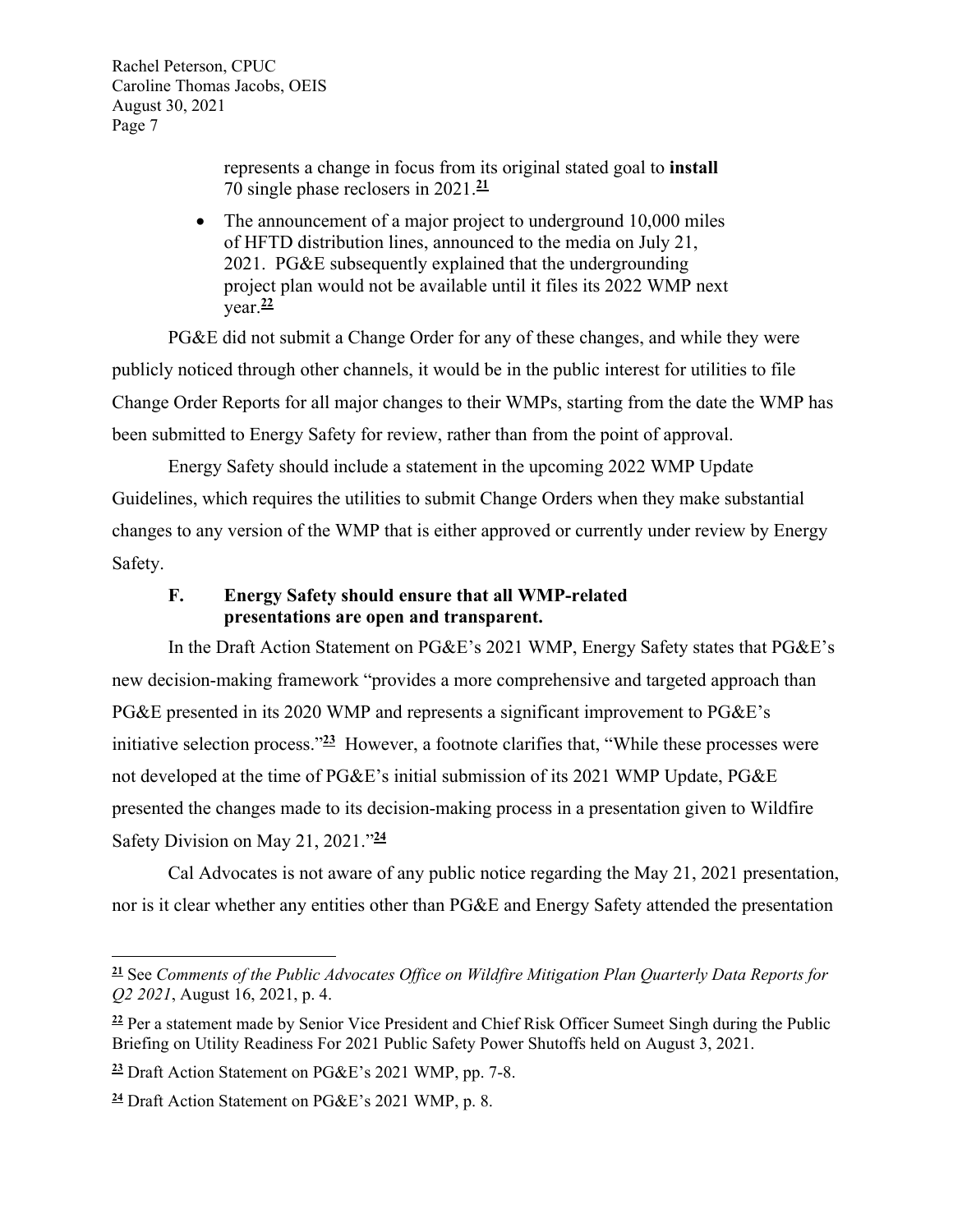during which PG&E explained changes to its decision making process. Stakeholders have commented extensively on the utilities' risk analysis and wildfire mitigation prioritization.**<sup>25</sup>** PG&E's presentation of an update on decision-making related to these topics directly to Energy Safety, without stakeholder review or input, bypasses the public process that has allowed stakeholders to identify the numerous deficiencies in PG&E's 2021 WMP.

To preserve the transparency that has allowed stakeholders to identify issues and propose solutions, Energy Safety's upcoming 2022 WMP Update Guidelines should require that all WMP-related presentations and workshops are open, transparent, and allow for stakeholder review and comment.

## **G. Cal Advocates supports the 5:00 PM deadline for submission of the November 1, 2021 Progress Reports.**

Energy Safety requires that the November 1, 2021 Progress Report be submitted by 5:00 pm on November 1, 2021. Cal Advocates supports this requirement, as PG&E has previously submitted filings several hours after close of business, which can affect the amount of time stakeholders have to perform a thorough review, particularly when Energy Safety provides limited time for stakeholders to provide feedback. Cal Advocates further recommends that Energy Safety adopt similar 5:00 p.m. deadlines for all WMP-related filings in the future. Energy Safety should also begin exploring whether and what penalties should be imposed on utilities who fail to meet filing deadlines.

# **H. Cal Advocates supports Energy Safety's findings on additional issues.**

A number of the issues identified by Energy Safety align with comments made by Cal Advocates on PG&E's 2021 WMP and Revised 2021 WMP.**<sup>26</sup>** Specifically, Cal Advocates supports the following remedies from Energy Safety:

**<sup>25</sup>** See, for example, *Comments of the Public Advocates Office on the 2021 Wildfire Mitigation Plan Update of Pacific Gas and Electric Company*, filed March 29, 2021.

**<sup>26</sup>** See generally *Comments of the Public Advocates Office on the 2021 Wildfire Mitigation Plan Update of Pacific Gas and Electric Company*, filed March 29, 2021, and *Comments of the Public Advocates Office on Pacific Gas and Electric's (PG&E) June 3, 2021 Revision of its 2021 Wildfire Mitigation Plan Update*, filed June 10, 2021.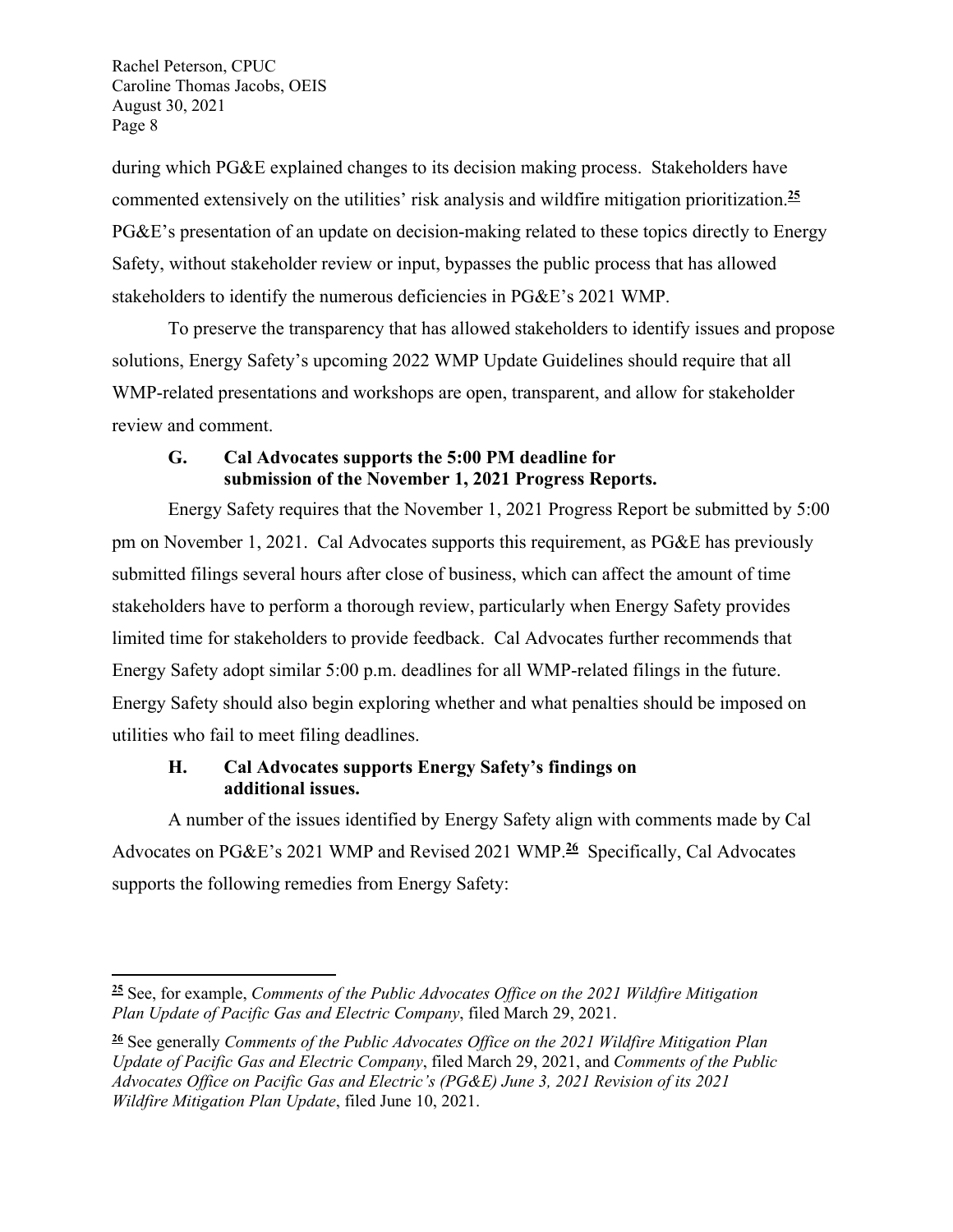- PG&E-21-02 the utilities  $\frac{27}{2}$  must collaborate through a working group to develop a more consistent approach to wildfire risk modeling.**<sup>28</sup>**
- PG&E-21-09 the utilities must coordinate to develop a consistent approach to evaluating the long-term risk reduction and costeffectiveness of covered conductor.**<sup>29</sup>**
- PG&E-21-10 PG&E must demonstrate that it is replacing expulsion fuses at a speed that adequately addresses risk.**<sup>30</sup>**
- PG&E must either pilot use of drones or other aerial inspections as part of its inspections of its distribution assets, or explain why its current detailed inspections of its distribution assets are adequate.**<sup>31</sup>**
- PG&E must report on the progress of developing and implementing its new vegetation management refresher curriculum.**<sup>32</sup>**
- PG&E must begin tracking passing metrics including the number of attempts taken to pass the vegetation management Structured Learning Path knowledge checks in order to track statistical anomalies that may indicate a problem.**<sup>33</sup>**

## **IV. CONCLUSION**

Cal Advocates Office respectfully requests that the Commission adopt the recommendations contained herein.

**<sup>27</sup>** Including San Diego Gas & Electric (SDG&E), Pacific Gas and Electric Company (PG&E), Southern California Edison Company (SCE), PacifiCorp, Bear Valley Electric Service, Inc. (BVES), and Liberty Utilities.

**<sup>28</sup>** Draft Action Statement on PG&E's 2021 WMP, p. 12.

**<sup>29</sup>** Draft Action Statement on PG&E's 2021 WMP, p. 13.

**<sup>30</sup>** Draft Action Statement on PG&E's 2021 WMP, pp. 13-14.

**<sup>31</sup>** Draft Action Statement on PG&E's 2021 WMP, p. 67.

**<sup>32</sup>** Draft Action Statement on PG&E's 2021 WMP, pp. 84-85.

**<sup>33</sup>** Draft Action Statement on PG&E's 2021 WMP, p. 85.